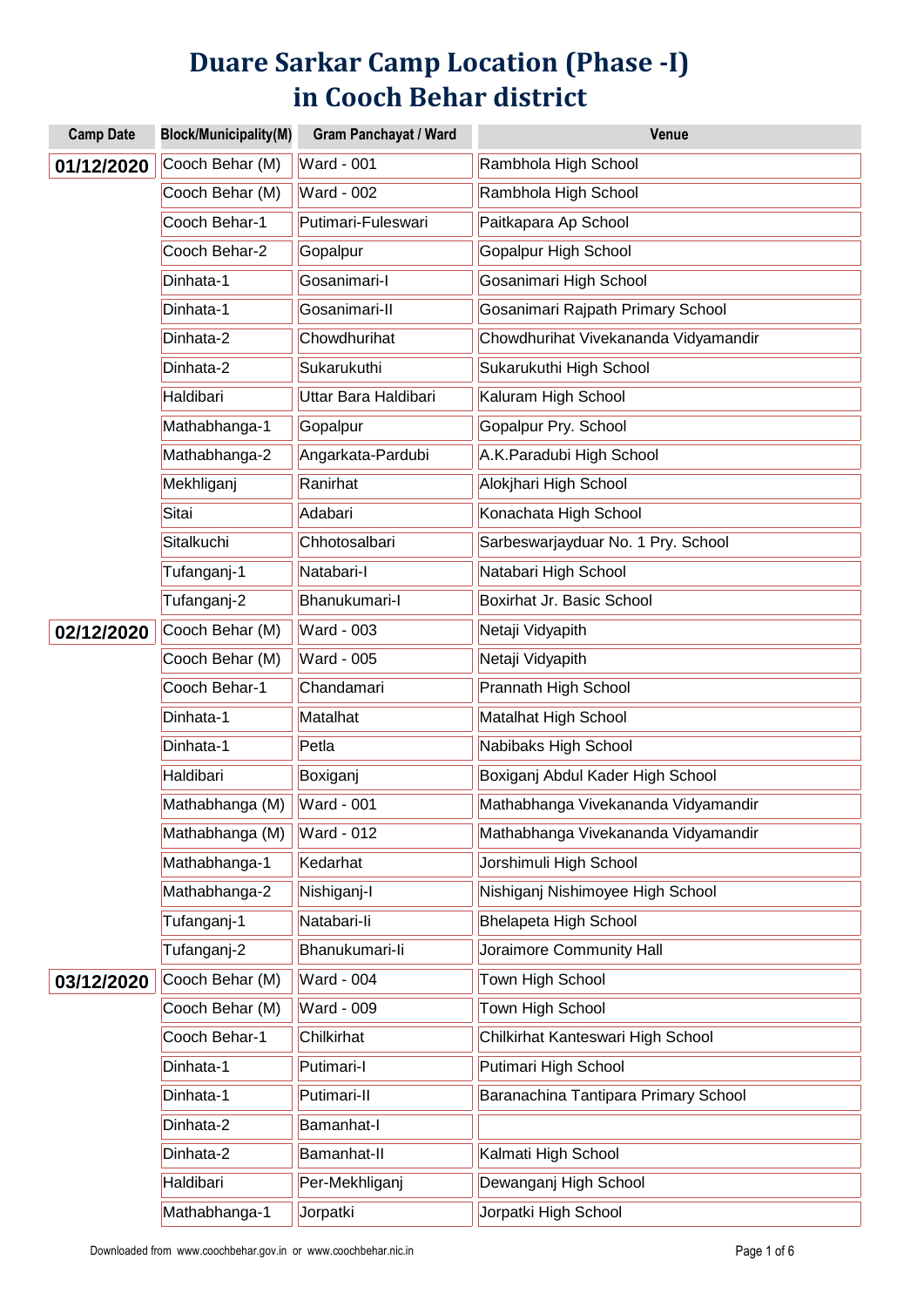| <b>Camp Date</b> | <b>Block/Municipality(M)</b> | <b>Gram Panchayat / Ward</b> | Venue                                       |
|------------------|------------------------------|------------------------------|---------------------------------------------|
| 03/12/2020       | Mathabhanga-2                | Nishiganj-II                 | Nishiganj Nishimoyee Jr. Basic School       |
|                  | Mekhliganj                   | Uchalpukuri                  | Uchalpukuri Krishak Udyog HS                |
|                  | Mekhliganj (M)               | <b>Ward - 003</b>            | Mekhliganj High School                      |
|                  | Mekhliganj (M)               | Ward - 005                   | Mekhliganj High School                      |
|                  | Mekhliganj (M)               | Ward - 007                   | Mekhliganj High School                      |
|                  | Sitalkuchi                   | Bhawerthana                  | <b>Bhawairthana Bazar</b>                   |
|                  | Tufanganj (M)                | <b>Ward - 010</b>            | Tufanganj Municipality Pry. School No. 3    |
|                  | Tufanganj (M)                | <b>Ward - 011</b>            | Tufanganj Municipality Pry. School No. 3    |
|                  | Tufanganj-1                  | Dhalpal-I                    | Dhalpal Jr. Basic School                    |
|                  | Tufanganj-1                  | Dhalpal-II                   | Chhatrampur High School                     |
|                  | Tufanganj-2                  | Barokodali-l                 | Panchanan Primary Vidyalaya                 |
| 04/12/2020       | Cooch Behar (M)              | <b>Ward - 007</b>            | Anjiman - E-Islamia F.P.School              |
|                  | Cooch Behar (M)              | <b>Ward - 008</b>            | Anjiman - E-Islamia F.P. School             |
|                  | Cooch Behar-1                | Patchhara                    | Patchhara Tarakanta High School             |
|                  | Cooch Behar-2                | Chakchaka                    | Chakchaka High School                       |
|                  | Cooch Behar-2                | Khagrabari                   | Harendra Chandra Vidyalaya                  |
|                  | Cooch Behar-2                | Khapaidanga                  | Kaljani Sahajahanudding High School         |
|                  | Dinhata-1                    | <b>Bhetaguri-I</b>           | Lalbahadur High School                      |
|                  | Dinhata-1                    | <b>Bhetaguri-II</b>          | Singijani Bhetaguri Jr. Basic School        |
|                  | Dinhata-2                    | Gobra Chhara Nayarhat        | Nayarhat High School                        |
|                  | Dinhata-2                    | Kishamat Dasgram             | Moktarerbari High School                    |
|                  | Haldibari                    | Dakshin Bara Haldibari       | Baladanga Simultala Junior High School      |
|                  | Mathabhanga (M)              | <b>Ward - 003</b>            | Mathabhanga Vivekananda Vidyamandir         |
|                  | Mathabhanga (M)              | Ward - 007                   | Mathabhanga Vivekananda Vidyamandir         |
|                  | Mathabhanga (M)              | <b>Ward - 008</b>            | Mathabhanga Vivekananda Vidyamandir         |
|                  | Mathabhanga-1                | Hazrahat-II                  | Dhaneshwari Pry. School                     |
|                  | Mathabhanga-2                | Premerdanga                  | Premerdanga Dewan Barman High School        |
|                  | Mekhliganj                   | Jamaldaha                    | Jamaldaha Tulsidebi Higher Secondary School |
|                  | Sitalkuchi                   | Sitalkuchi                   | Harimandir Pry. School                      |
|                  | Tufanganj (M)                | Ward - 004                   | Raidak Bhawan                               |
|                  | Tufanganj (M)                | Ward - 005                   | Raidak Bhawan                               |
|                  | Tufanganj-1                  | Andaran-Fulbari-I            | Andaranfulbari High School                  |
|                  | Tufanganj-1                  | Andaran-Fulbari-II           | Andaranfulbari R.R. Pry. School             |
| 05/12/2020       | Cooch Behar (M)              | <b>Ward - 006</b>            | Rabindra Sangha Community Hall Municipality |
|                  | Cooch Behar-1                | Ghughumari                   | Varalitari 4th Plan Primary School          |
|                  | Cooch Behar-1                | Sutkabari                    | Stuktabari State High Madrasha              |
|                  | Haldibari (M)                | <b>Ward - 001</b>            | Deshbandu Para Ground                       |
|                  | Haldibari (M)                | Ward - 009                   | Deshbandu Para Ground                       |
|                  | Haldibari (M)                | Ward - 010                   | Deshbandu Para Ground                       |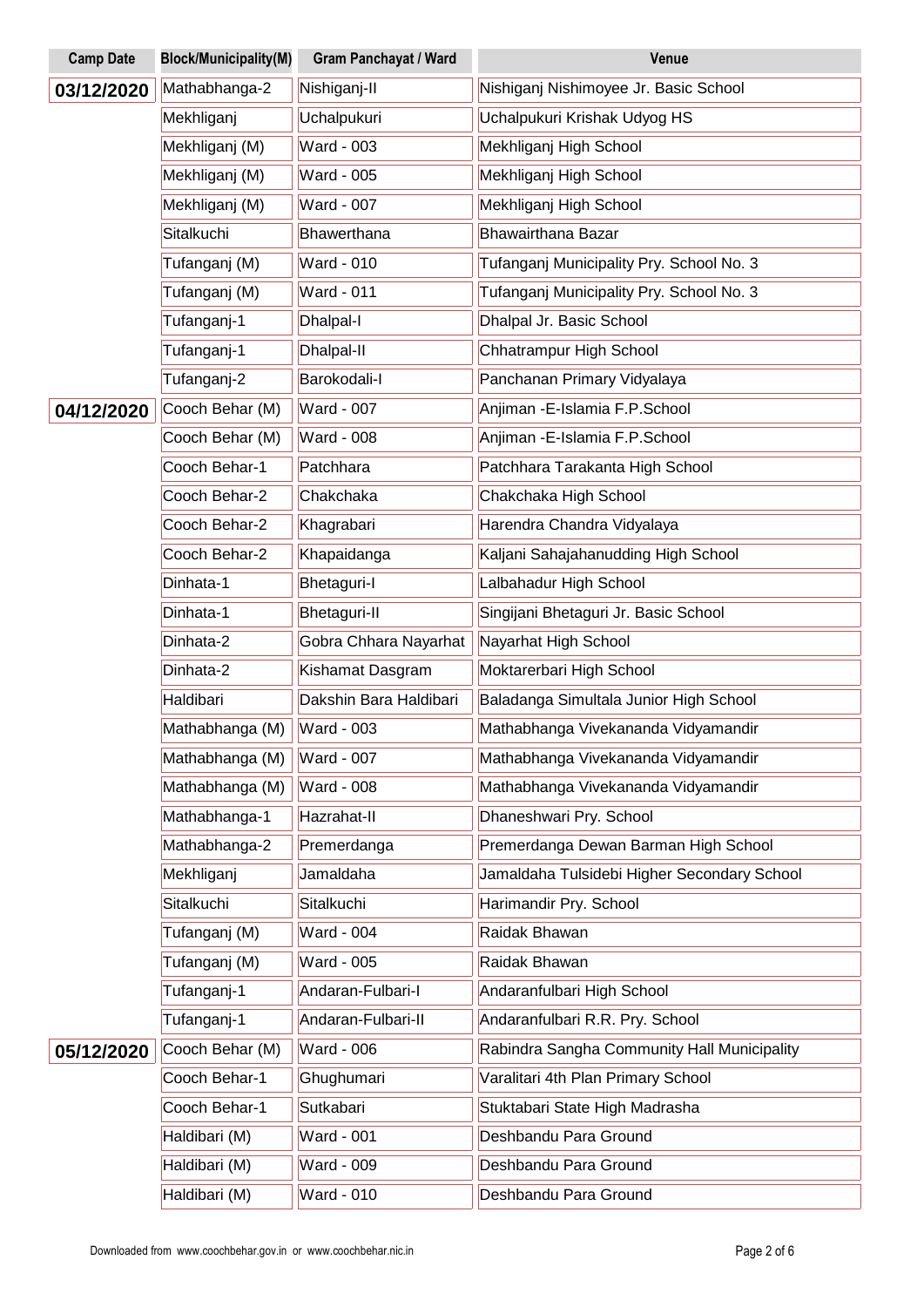| <b>Camp Date</b> | <b>Block/Municipality(M)</b> | <b>Gram Panchayat / Ward</b> | Venue                                        |
|------------------|------------------------------|------------------------------|----------------------------------------------|
| 05/12/2020       | Haldibari (M)                | <b>Ward - 011</b>            | Deshbandu Para Ground                        |
|                  | Mathabhanga-1                | Kursamari                    | Kurshamari High School                       |
|                  | Mathabhanga-2                | Unishbisha                   | Patakamari Rajendra Nath High School         |
|                  | Tufanganj (M)                | <b>Ward - 008</b>            | Babupara Pry. School                         |
|                  | Tufanganj-1                  | Nakkatigachh                 | Chamta Deshbandhu High School                |
| 06/12/2020       | Tufanganj (M)                | <b>Ward - 001</b>            | Andaranfulbari Harirdham High School         |
|                  | Tufanganj (M)                | <b>Ward - 012</b>            | Andaranfulbari Harirdham High School         |
|                  | Tufanganj-1                  | Deocharai                    | Deocharai High School                        |
| 07/12/2020       | Cooch Behar (M)              | <b>Ward - 010</b>            | Panthasala                                   |
|                  | Cooch Behar (M)              | <b>Ward - 011</b>            | Panthasala                                   |
|                  | Cooch Behar-1                | Haribhanga                   | Nakkati Pushnadanga High School              |
|                  | Dinhata-1                    | Dinhata Vill-I               | <b>Azmia Primary School</b>                  |
|                  | Dinhata-1                    | Dinhata Vill-II              | Nigama Nanda Saraswat Vidyalaya              |
|                  | Haldibari                    | Hemkumari                    | Dhaijyanarahan High School                   |
|                  | Mathabhanga-1                | Shikarpur                    | Shikarpur High School                        |
|                  | Mathabhanga-2                | Ghoksardanga                 | Ghokshadanga Gp Attach AWC & Sangha Building |
|                  | Mekhliganj                   | Changrabandha                | Changrabandha Hs School                      |
|                  | Mekhliganj (M)               | Ward - 006                   | Indira Girls High School                     |
|                  | Mekhliganj (M)               | <b>Ward - 008</b>            | Indira Girls High School                     |
|                  | Mekhliganj (M)               | Ward - 009                   | Indira Girls High School                     |
|                  | Sitai                        | Brahmottar-Chatra            | Deokhata Taranikanta Jr. High School         |
|                  | Sitalkuchi                   | Golenowhati                  | Golenowhati Pry. School                      |
|                  | Tufanganj (M)                | Ward - 003                   | Madan Mohan Para 5Th Plan Pry. School        |
|                  | Tufanganj-1                  | Chilkhana-l                  | Chilakhana High School                       |
|                  | Tufanganj-2                  | Barokodali-II                | Dhanmotiya Haridham Primary School           |
| 08/12/2020       | Cooch Behar (M)              | <b>Ward - 012</b>            | New Town Girls High School                   |
|                  | Cooch Behar (M)              | Ward - 013                   | New Town Girls High School                   |
|                  | Cooch Behar (M)              | <b>Ward - 014</b>            | New Town Girls High School                   |
|                  | Cooch Behar-1                | Deoanhat                     | Dewanhat High School                         |
|                  | Cooch Behar-1                | Jiranpur                     | Jiranpur Primary School                      |
|                  | Dinhata (M)                  | Ward - 001                   | Dinhata High School                          |
|                  | Dinhata (M)                  | <b>Ward - 002</b>            | Dinhata High School                          |
|                  | Dinhata (M)                  | Ward - 003                   | Dinhata High School                          |
|                  | Dinhata (M)                  | Ward - 004                   | Dinhata High School                          |
|                  | Dinhata-1                    | Bara Atiabari-I              | Jorepakuri High School                       |
|                  | Dinhata-1                    | Bara Atiabari-II             | Dinhata Mission Girls High School            |
|                  | Dinhata-2                    | Barasakdal                   | Sabuj Pally High School                      |
|                  | Dinhata-2                    | Sahebganj                    | Sahebganj High School                        |
|                  | Haldibari                    | Dewanganj                    | Dewanganj High School (BM)                   |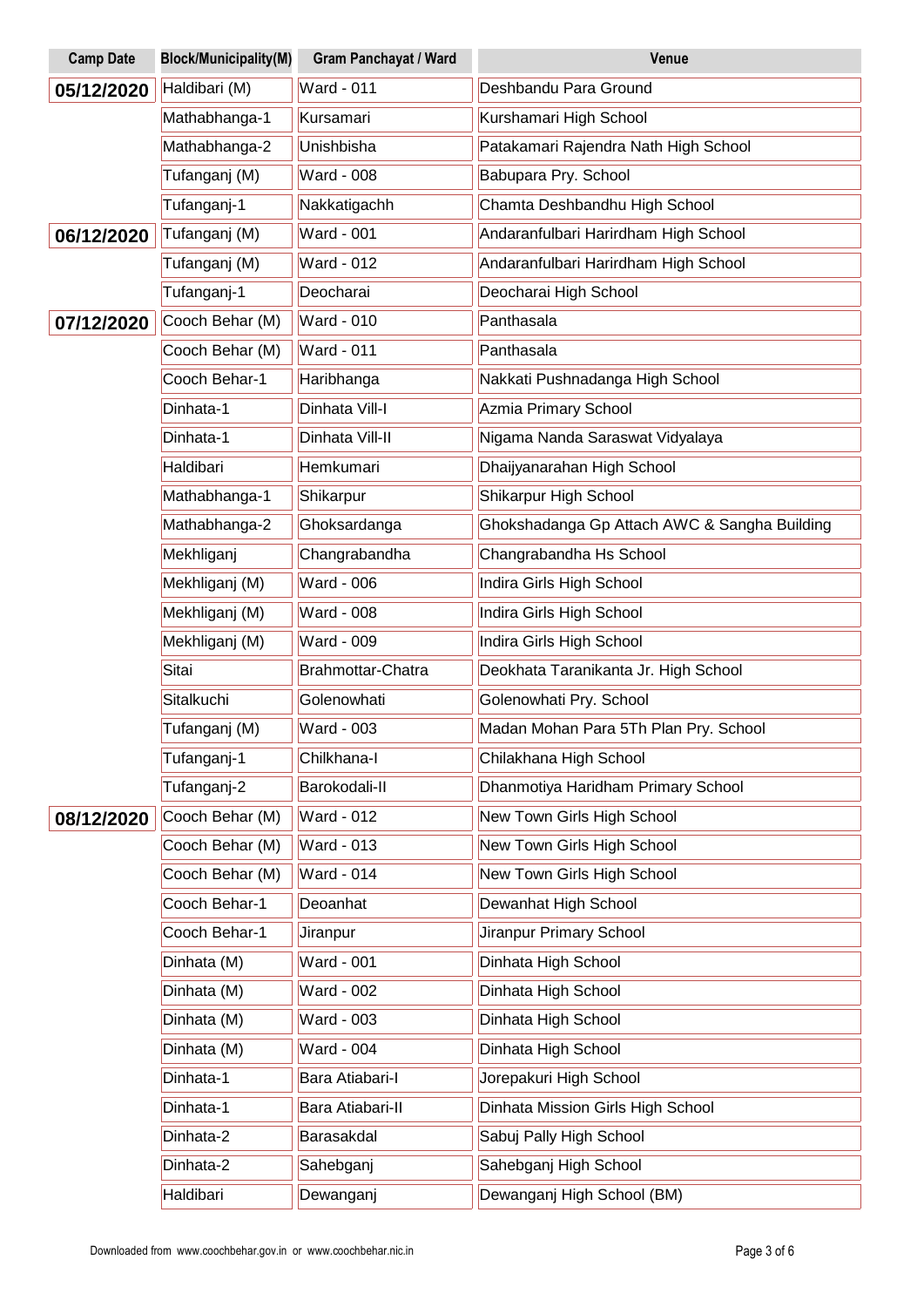| <b>Camp Date</b> | <b>Block/Municipality(M)</b> | <b>Gram Panchayat / Ward</b> | Venue                                      |
|------------------|------------------------------|------------------------------|--------------------------------------------|
| 08/12/2020       | Mathabhanga (M)              | <b>Ward - 002</b>            | Mathabhanga High School                    |
|                  | Mathabhanga (M)              | <b>Ward - 004</b>            | Mathabhanga High School                    |
|                  | Mathabhanga (M)              | <b>Ward - 005</b>            | Mathabhanga High School                    |
|                  | Mathabhanga (M)              | <b>Ward - 006</b>            | Mathabhanga High School                    |
|                  | Mathabhanga-1                | Pachagarh                    | Kalakranjan Pry. School                    |
|                  | Mathabhanga-1                | Shikarpur                    | Gadalerkuthi MSK                           |
|                  | Mathabhanga-2                | Ruidanga                     | Atpukuri Bazar Shed                        |
|                  | Mekhliganj                   | Bhotbari                     | Sitanath High School                       |
|                  | Sitai                        | Sitai-I                      | Panchanan Primary School                   |
|                  | Sitalkuchi                   | Lalbazar                     | Lalbazar Bazar                             |
|                  | Tufanganj (M)                | Ward - 009                   | Tufanganj Town Pry. School                 |
|                  | Tufanganj-1                  | Chilkhana-II                 | Ghogarkuthi MSK                            |
|                  | Tufanganj-2                  | Mahiskhuchi-II               | Ghoramara Bazar                            |
|                  | Tufanganj-2                  | Mahiskuchi-I                 | Saldanga Vidyasagar Bidyapith              |
| 09/12/2020       | Cooch Behar (M)              | <b>Ward - 015</b>            | Karunamayee High School                    |
|                  | Cooch Behar (M)              | <b>Ward - 016</b>            | Karunamayee High School                    |
|                  | Cooch Behar-1                | Guriahati-II                 | Harinchowra Baniniketan Girls' High School |
|                  | Cooch Behar-1                | Panisala                     | Dhaluabari High School                     |
|                  | Cooch Behar-2                | Ambari                       | Ambari Naranath High School                |
|                  | Cooch Behar-2                | Baneswar                     | Baneswar Khapsa High School                |
|                  | Cooch Behar-2                | Marichbari-Kholta            | Kholta High School                         |
|                  | Dinhata (M)                  | <b>Ward - 007</b>            | Gopalnagar MSS High School                 |
|                  | Dinhata (M)                  | <b>Ward - 008</b>            | Gopalnagar MSS High School                 |
|                  | Dinhata (M)                  | <b>Ward - 009</b>            | Gopalnagar MSS High School                 |
|                  | Dinhata (M)                  | Ward - 016                   | Gopalnagar MSS High School                 |
|                  | Dinhata-1                    | Bara Soulmari                | Thakur Panchanan High School               |
|                  | Dinhata-1                    | Okrabari                     | Okrabari Alabakas High School              |
|                  | Dinhata-2                    | <b>Burirhat-I</b>            | <b>Burirhat Praneswar High School</b>      |
|                  | Dinhata-2                    | <b>Burirhat-II</b>           | Basantirhat Kumudini High School           |
|                  | Haldibari (M)                | Ward - 002                   | Khudirampally Pry. School                  |
|                  | Haldibari (M)                | Ward - 003                   | Khudirampally Pry. School                  |
|                  | Haldibari (M)                | Ward - 004                   | Khudirampally Pry. School                  |
|                  | Haldibari (M)                | Ward - 005                   | Khudirampally Pry. School                  |
|                  | Mathabhanga-1                | Bairagirhat                  | Ashokbari Pry. School                      |
|                  | Mathabhanga-2                | Latapota                     | Kushiar Bari Primary School                |
|                  | Mekhliganj                   | Niztarof                     | Mekhliganj College                         |
|                  | Sitai                        | Sitai-II                     | Kesheribari High School                    |
|                  | Sitalkuchi                   | Barokaimari                  | Dakghara High School                       |
|                  | Tufanganj (M)                | Ward - 002                   | Andaranfulbari 1 No. G.P. Pry. School      |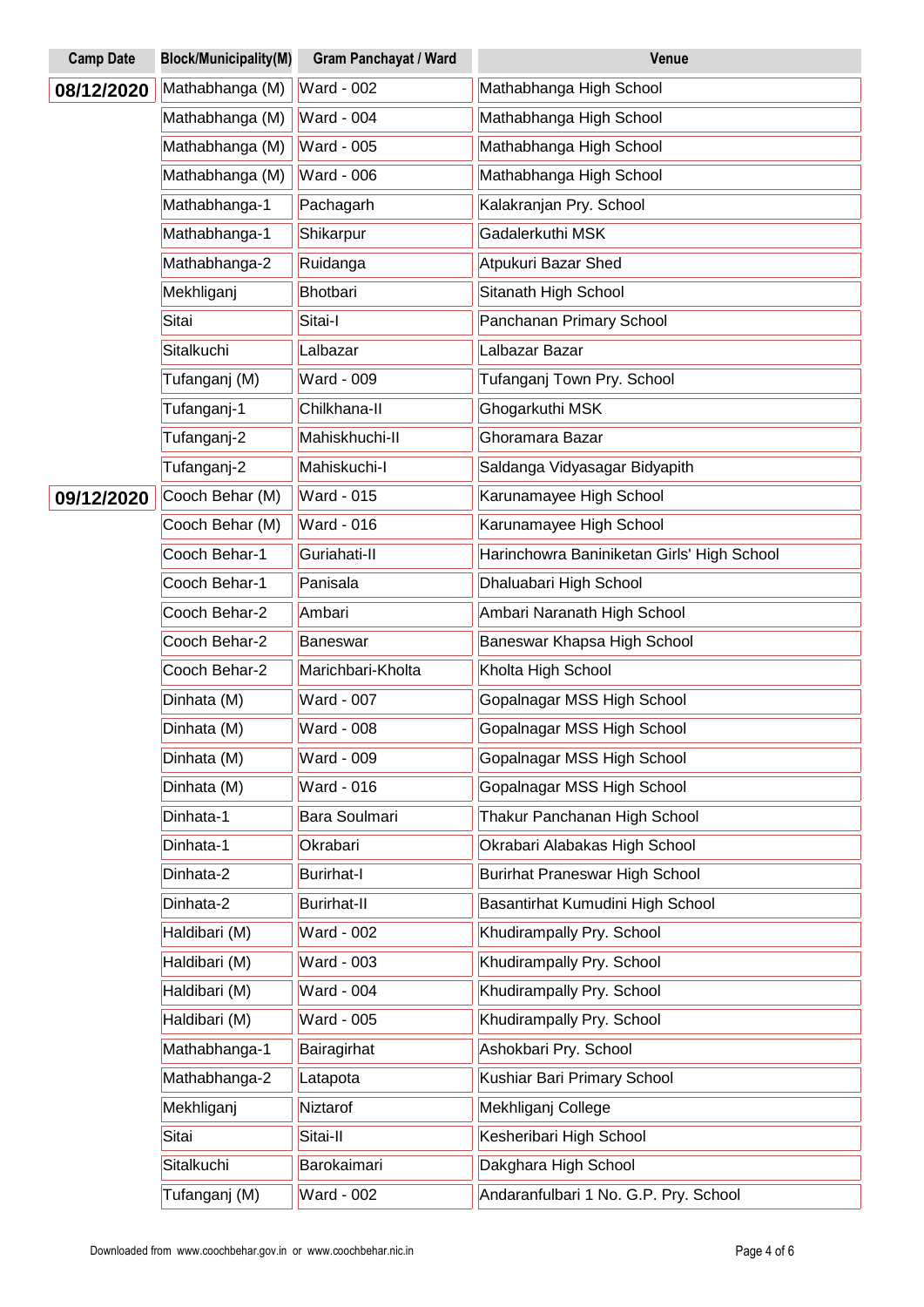| <b>Camp Date</b> | <b>Block/Municipality(M)</b> | <b>Gram Panchayat / Ward</b> | Venue                                            |
|------------------|------------------------------|------------------------------|--------------------------------------------------|
| 09/12/2020       | Tufanganj-1                  | Balarampur-I                 | Balarampur High School                           |
|                  | Tufanganj-1                  | Balarampur-II                | Balarampur High School                           |
|                  | Tufanganj-2                  | Salbari-I                    | Bashraja Atharokota Jr. High School              |
|                  | Tufanganj-2                  | Salbari-II                   | Talliguri High School                            |
| 10/12/2020       | Cooch Behar (M)              | <b>Ward - 017</b>            | Nripendranarayan High School                     |
|                  | Cooch Behar (M)              | <b>Ward - 020</b>            | Nripendranarayan High School                     |
|                  | Cooch Behar-1                | Falmari                      | Paschim Falimari Nimno Buniyadi Primary School   |
|                  | Cooch Behar-1                | Moyamari                     | Moamari 1st Phase Primary School                 |
|                  | Cooch Behar-2                | Madhupur                     | Madhupur Laxmikanta High School                  |
|                  | Cooch Behar-2                | Patlakhawa                   | Patlakhawa High School                           |
|                  | Cooch Behar-2                | Pundibari                    | Pundibari Rgl High School                        |
|                  | Dinhata (M)                  | <b>Ward - 005</b>            | Gyanada Devi Girls' High School                  |
|                  | Dinhata (M)                  | <b>Ward - 006</b>            | Gyanada Devi Girls' High School                  |
|                  | Dinhata (M)                  | <b>Ward - 010</b>            | Gyanada Devi Girls' High School                  |
|                  | Dinhata (M)                  | <b>Ward - 011</b>            | Gyanada Devi Girls' High School                  |
|                  | Dinhata-1                    | Gitaldaha-I                  | Gitaldaha High School                            |
|                  | Dinhata-1                    | Gitaldaha-II                 | Gitaldaha High School                            |
|                  | Dinhata-2                    | Najirhat-I                   | Nazirhat Harkumari High School                   |
|                  | Dinhata-2                    | Nijirhat-II                  | Salmara High School                              |
|                  | Mathabhanga (M)              | <b>Ward - 009</b>            | Mathabhanga Madhyamik Balika Vidyalaya Pochagarh |
|                  | Mathabhanga (M)              | <b>Ward - 010</b>            | Mathabhanga Madhyamik Balika Vidyalaya Pochagarh |
|                  | Mathabhanga (M)              | <b>Ward - 011</b>            | Mathabhanga Madhyamik Balika Vidyalaya Pochagarh |
|                  | Mathabhanga-1                | Hazrahat-I                   | Nilabari Pry School                              |
|                  | Mathabhanga-2                | Barasoulmari                 | Barasoulmari Sangha Building                     |
|                  | Mekhliganj                   | Bagdogra-Fulkadabri          | Nabin Ch. High School                            |
|                  | Mekhliganj (M)               | <b>Ward - 001</b>            | Singh Para A.P. School                           |
|                  | Mekhliganj (M)               | <b>Ward - 002</b>            | Singh Para A.P. School                           |
|                  | Mekhliganj (M)               | Ward - 004                   | Singh Para A.P. School                           |
|                  | Sitai                        | Chamta                       | Chamta Adarsha High School                       |
|                  | Sitalkuchi                   | Khalisamari                  | Chengerkuthi Newly Setup Pry. School             |
|                  | Tufanganj (M)                | Ward - 006                   | Bapuji Vidyapith Spl. Cadre Pry. School          |
|                  | Tufanganj-1                  | Maruganj                     | Maruganj High School                             |
|                  | Tufanganj-2                  | Rampur-I                     | Jorai Chowpathi                                  |
|                  | Tufanganj-2                  | Rampur-II                    | Rampur Sukanta MSK                               |
| 11/12/2020       | Cooch Behar (M)              | <b>Ward - 018</b>            | Sadar Govt. High School                          |
|                  | Cooch Behar (M)              | <b>Ward - 019</b>            | Sadar Govt. High School                          |
|                  | Cooch Behar-1                | Dauaguri                     | Talliguri High School                            |
|                  | Cooch Behar-1                | Guriahati-I                  | Mahatma Gandhi Gsf Primary School                |
|                  | Cooch Behar-2                | Bararangras                  | Bararangrash H.B High School                     |